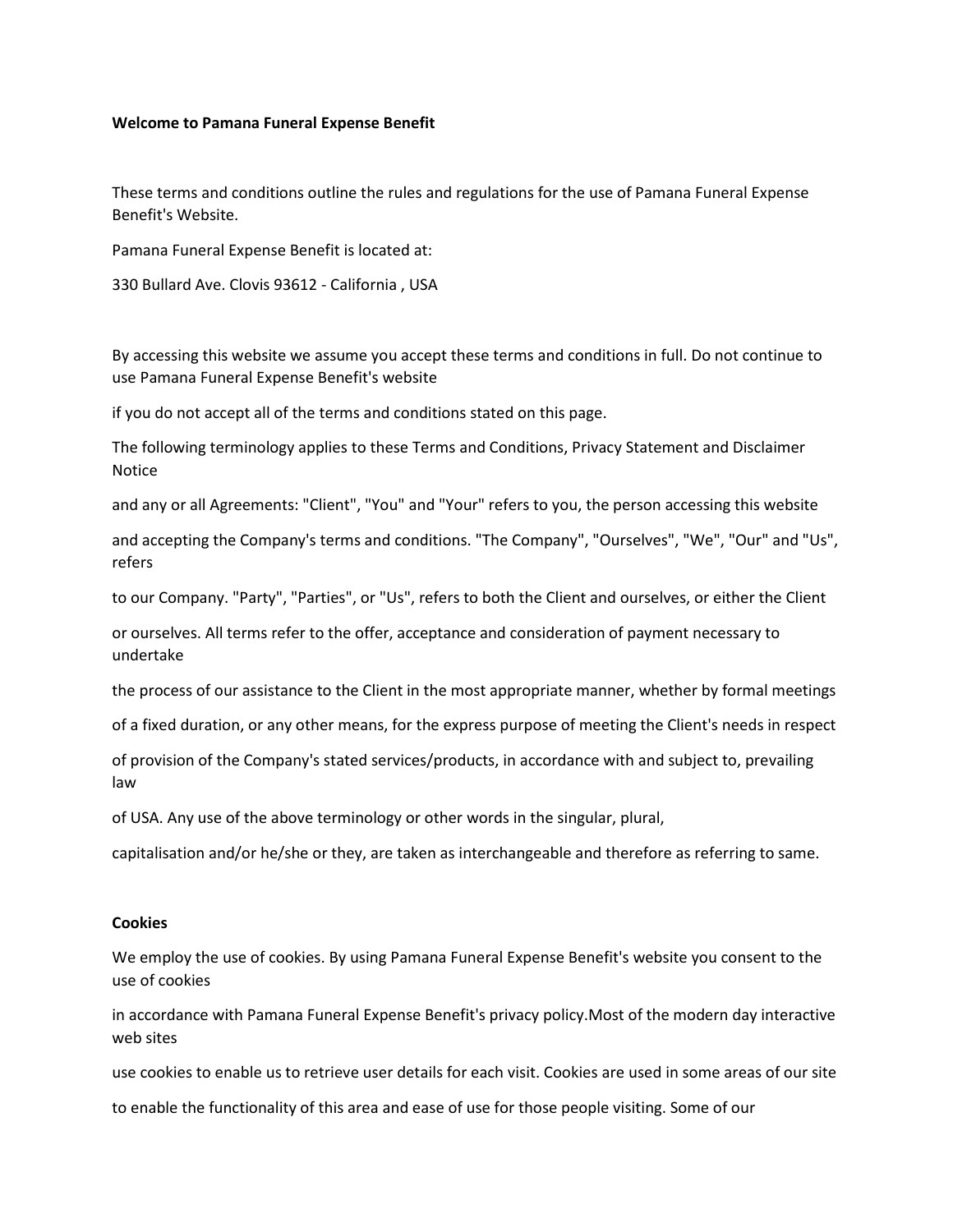affiliate / advertising partners may also use cookies.License

Unless otherwise stated, Pamana Funeral Expense Benefit and/or it's licensors own the intellectual property rights for

all material on Pamana Funeral Expense Benefit. All intellectual property rights are reserved. You may view and/or print

pages from http://pamana.life/ for your own personal use subject to restrictions set in these terms and conditions.

You must not:

Republish material from http://pamana.life/

Sell, rent or sub-license material from http://pamana.life/

Reproduce, duplicate or copy material from http://pamana.life/

Redistribute content from Pamana Funeral Expense Benefit (unless content is specifically made for redistribution).

### **Hyperlinking to our Content**

The following organizations may link to our Web site without prior written approval:

Government agencies;

Search engines;

News organizations;

Online directory distributors when they list us in the directory may link to our Web site in the same

manner as they hyperlink to the Web sites of other listed businesses; and

Systemwide Accredited Businesses except soliciting non-profit organizations, charity shopping malls,

and charity fundraising groups which may not hyperlink to our Web site.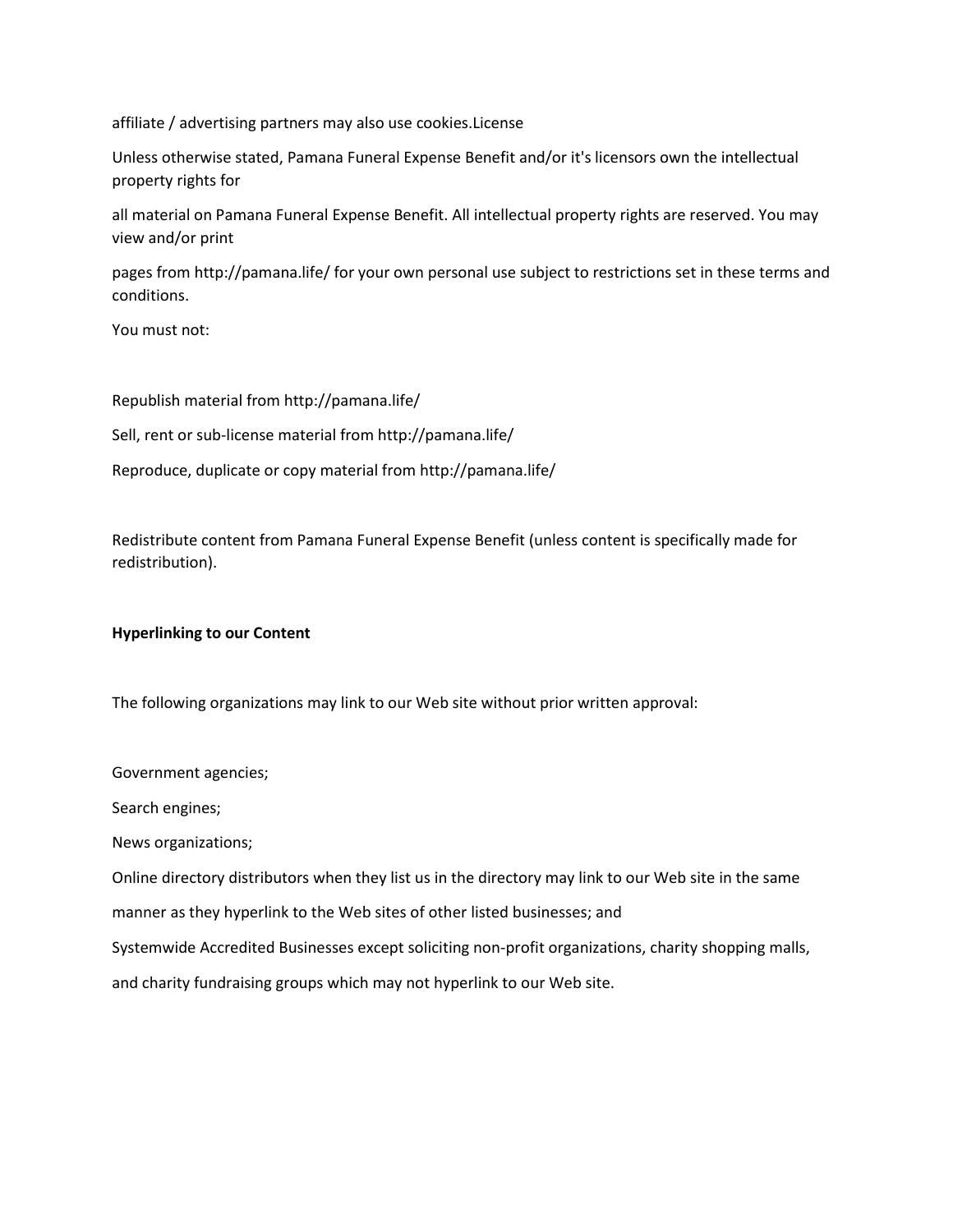These organizations may link to our home page, to publications or to other Web site information so long as the link: (a) is not in any way misleading; (b) does not falsely imply sponsorship, endorsement or approval of the linking party and its products or services; and (c) fits within the context of the linking party's site.

We may consider and approve in our sole discretion other link requests from the following types of organizations:

commonly-known consumer and/or business information sources such as Chambers of Commerce, American Automobile Association, AARP and Consumers Union; dot.com community sites; associations or other groups representing charities, including charity giving sites, online directory distributors; internet portals; accounting, law and consulting firms whose primary clients are businesses; and educational institutions and trade associations.

We will approve link requests from these organizations if we determine that: (a) the link would not reflect

unfavorably on us or our accredited businesses (for example, trade associations or other organizations

representing inherently suspect types of business, such as work-at-home opportunities, shall not be allowed

to link); (b)the organization does not have an unsatisfactory record with us; (c) the benefit to us from the visibility associated with the hyperlink outweighs the absence of ; and (d) where the link is in the context of general resource information or is otherwise consistent with editorial content in a newsletter or similar product furthering the mission of the organization.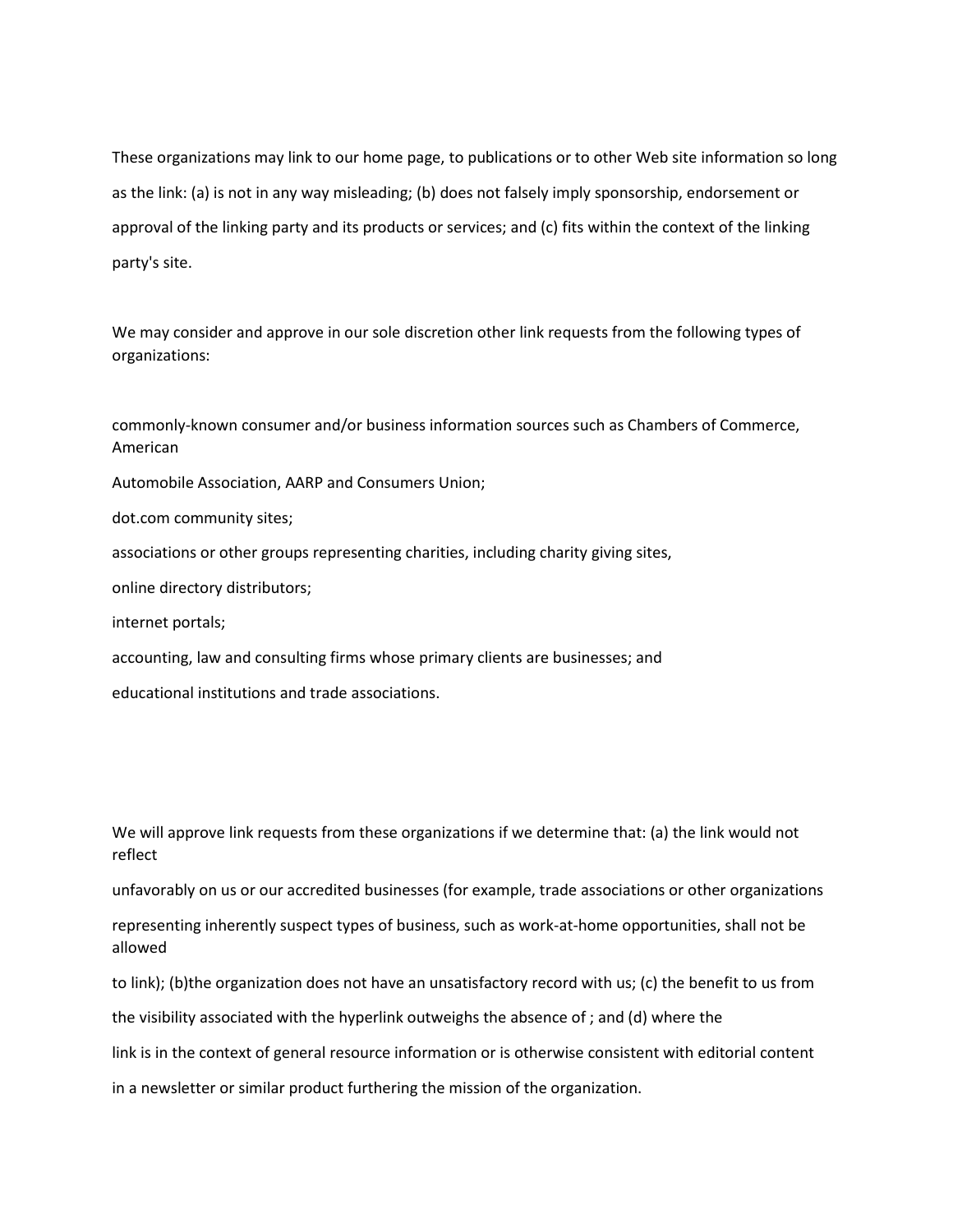These organizations may link to our home page, to publications or to other Web site information so long as

the link: (a) is not in any way misleading; (b) does not falsely imply sponsorship, endorsement or approval

of the linking party and it products or services; and (c) fits within the context of the linking party's site.

If you are among the organizations listed in paragraph 2 above and are interested in linking to our website,

you must notify us by sending an e-mail to info@pamana.life.

Please include your name, your organization name, contact information (such as a phone number and/or e-mail

address) as well as the URL of your site, a list of any URLs from which you intend to link to our Web site,

and a list of the URL(s) on our site to which you would like to link. Allow 2-3 weeks for a response.

Approved organizations may hyperlink to our Web site as follows:

By use of our corporate name; or

By use of the uniform resource locator (Web address) being linked to; or

By use of any other description of our Web site or material being linked to that makes sense within the

context and format of content on the linking party's site.

No use of Pamana Funeral Expense Benefit's logo or other artwork will be allowed for linking absent a trademark license

agreement.

Iframes

Without prior approval and express written permission, you may not create frames around our Web pages or

use other techniques that alter in any way the visual presentation or appearance of our Web site.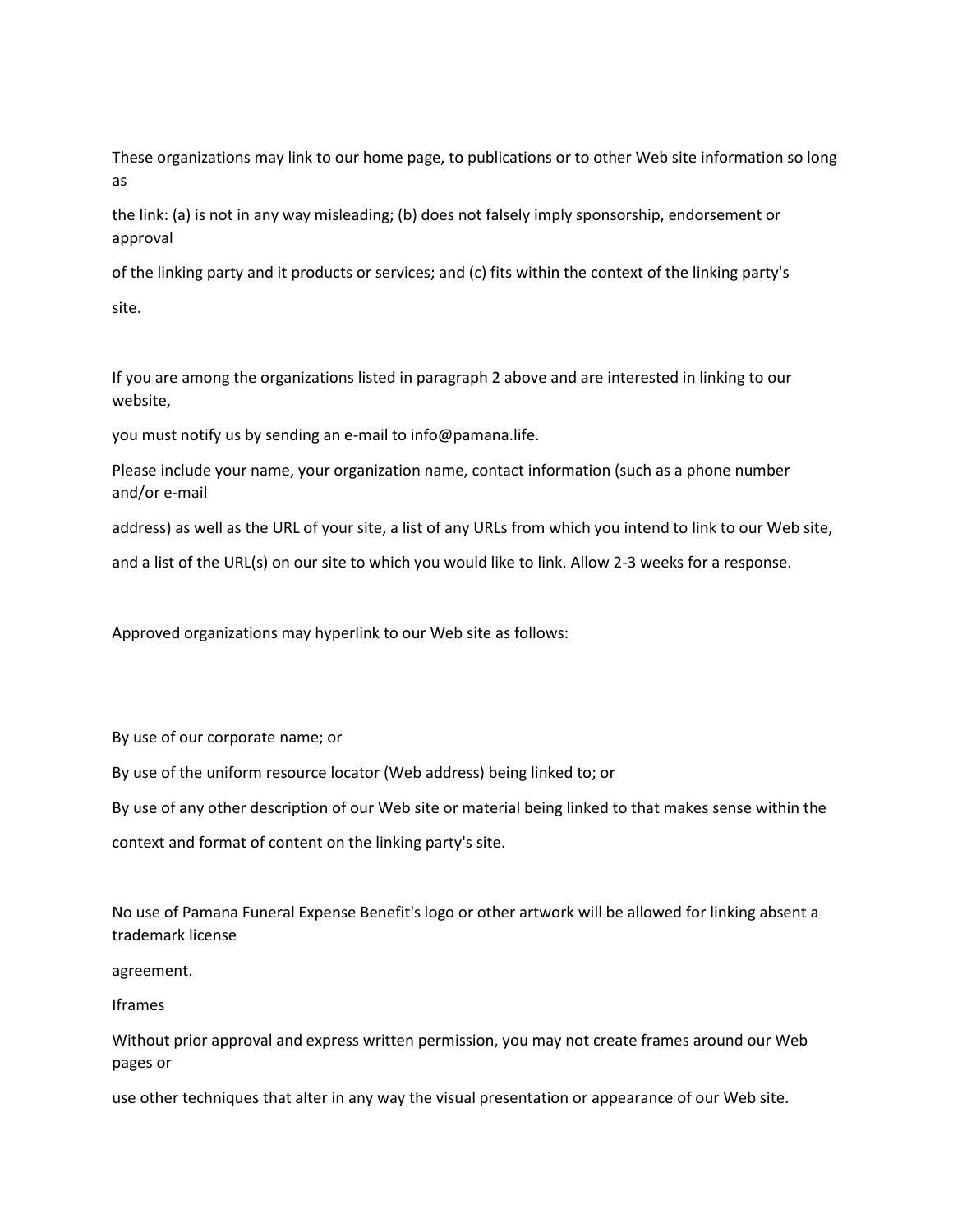## **Reservation of Rights**

We reserve the right at any time and in its sole discretion to request that you remove all links or any particular

link to our Web site. You agree to immediately remove all links to our Web site upon such request. We also

reserve the right to amend these terms and conditions and its linking policy at any time. By continuing

to link to our Web site, you agree to be bound to and abide by these linking terms and conditions.

Removal of links from our website

If you find any link on our Web site or any linked web site objectionable for any reason, you may contact

us about this. We will consider requests to remove links but will have no obligation to do so or to respond

directly to you.

Whilst we endeavour to ensure that the information on this website is correct, we do not warrant its completeness

or accuracy; nor do we commit to ensuring that the website remains available or that the material on the

website is kept up to date.

## **Content Liability**

We shall have no responsibility or liability for any content appearing on your Web site. You agree to indemnify

and defend us against all claims arising out of or based upon your Website. No link(s) may appear on any page on your Web site or within any context containing content or materials that may be interpreted as libelous, obscene or criminal, or which infringes, otherwise violates, or advocates the infringement or other violation of, any third party rights.

## **Disclaimer**

To the maximum extent permitted by applicable law, we exclude all representations, warranties and conditions relating to our website and the use of this website (including, without limitation, any warranties implied by law in respect of satisfactory quality, fitness for purpose and/or the use of reasonable care and skill). Nothing in this disclaimer will: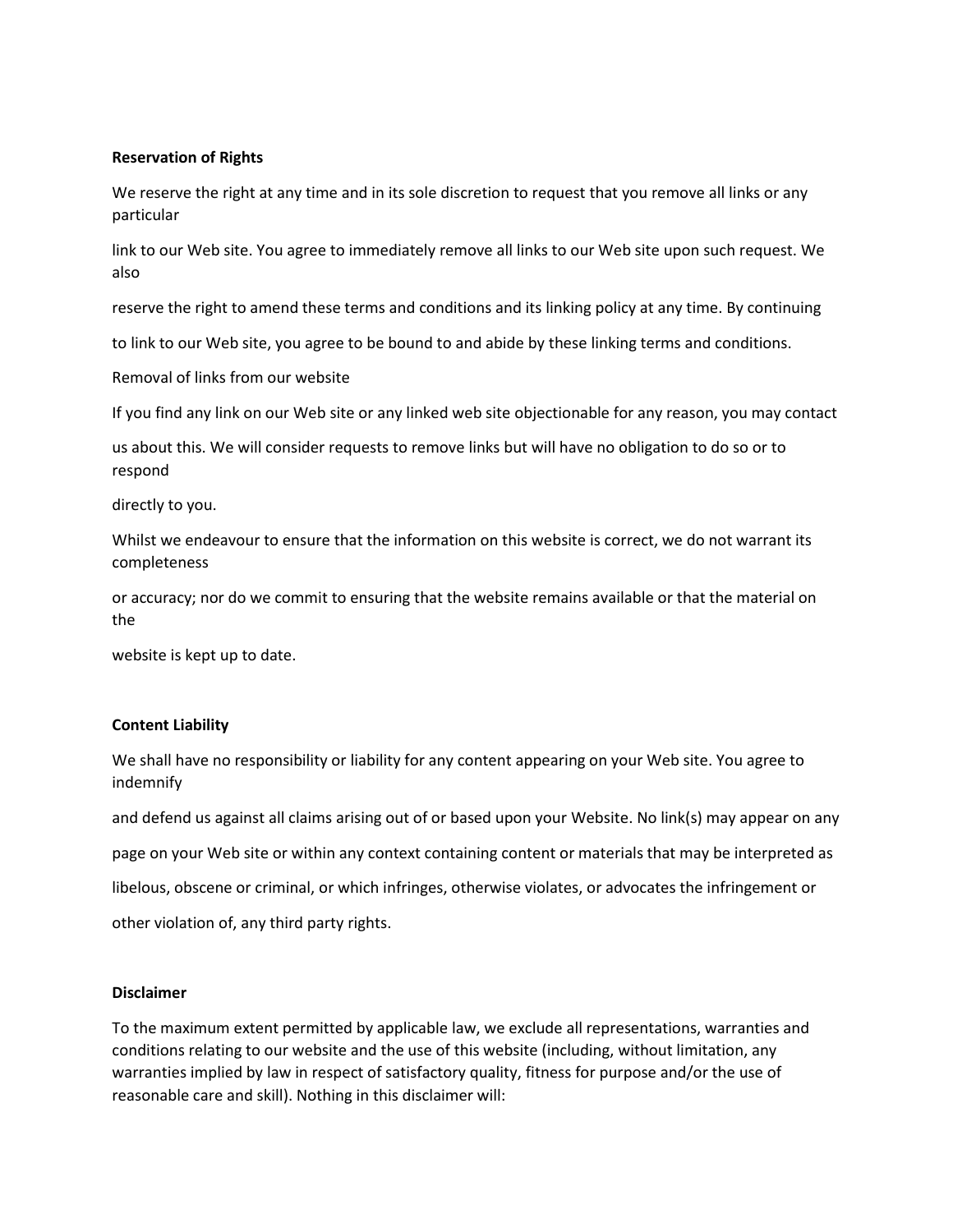limit or exclude our or your liability for death or personal injury resulting from negligence; limit or exclude our or your liability for fraud or fraudulent misrepresentation; limit any of our or your liabilities in any way that is not permitted under applicable law; or exclude any of our or your liabilities that may not be excluded under applicable law.

The limitations and exclusions of liability set out in this Section and elsewhere in this disclaimer: (a) are subject to the preceding paragraph; and (b) govern all liabilities arising under the disclaimer or in relation to the subject matter of this disclaimer, including liabilities arising in contract, in tort (including negligence) and for breach of statutory duty.

To the extent that the website and the information and services on the website are provided free of charge,

we will not be liable for any loss or damage of any nature.

# **Pamana Benefit Disclosure**

This benefit is not an insurance policy. The owner of the benefit is responsible for payment. There is no beneficiary associated with the benefit as the coverage is provided solely for funeral related expenses. Pamana Funeral Expense Benefit does not include funeral planning services. By signing below, you are acknowledging that you have received and agree to Pamana Terms and Conditions.

During the first 2 years of the benefit issue date, participant will not be covered. If the participant passes away during the probationary period 50% of contributions paid plus interest accumulated will be paid back. We cannot deny any claim for death occurring more than two (2) years after the date of issue of this benefit during the lifetime of the covered participant, unless contributions were not paid.

### **Credit & Contact Information**

This Terms and conditions page was created at termsandconditionstemplate.com generator. If you have any queries regarding any of our terms, please contact us. PRIVACY POLICY PAMANA Welcome to our Privacy Policy Your privacy is critically important to us. Pamana Funeral Expense Benefit is located at: 330 Bullard Ave. Clovis California 93612 , USA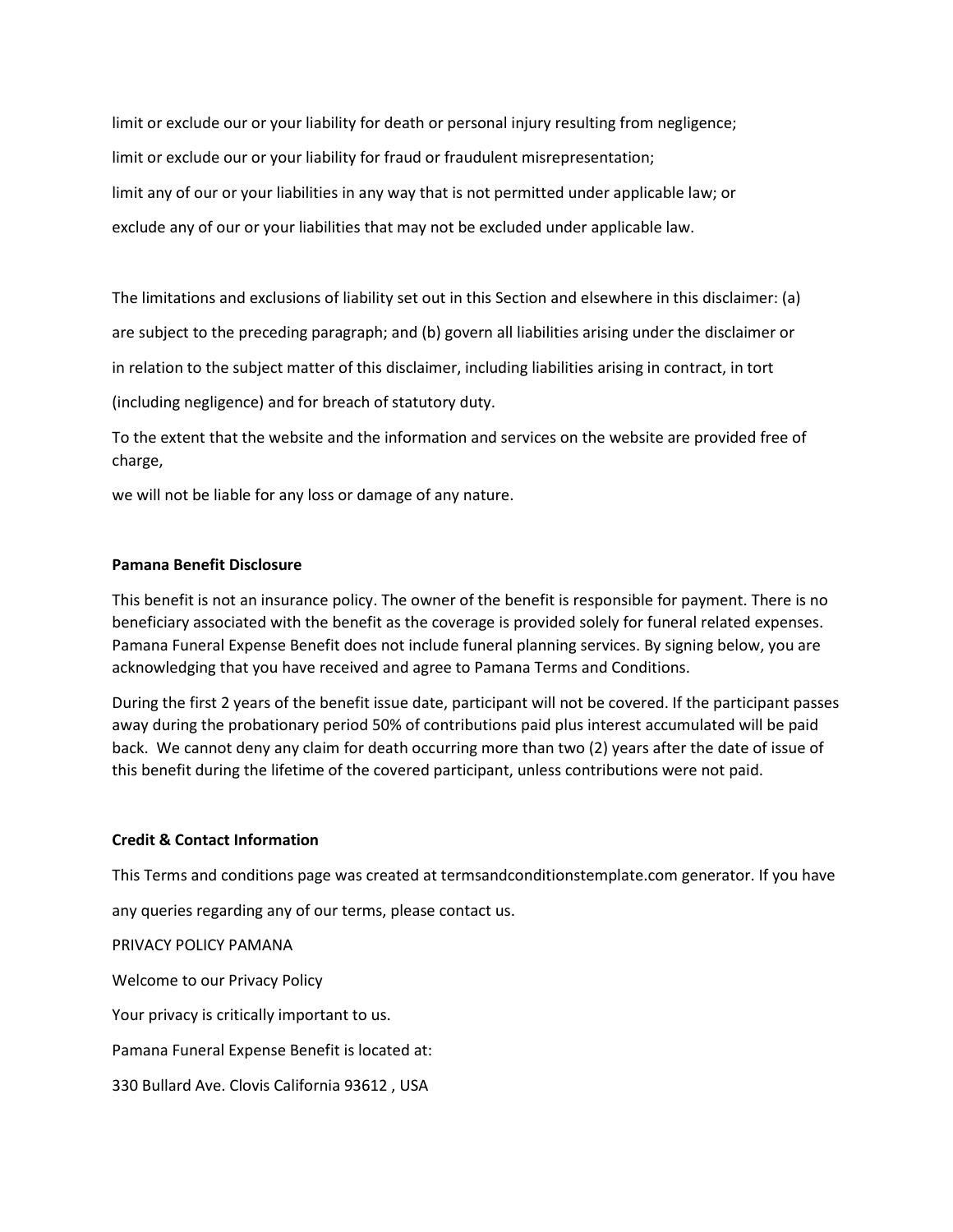It is Pamana Funeral Expense Benefit's policy to respect your privacy regarding any information we may collect while operating our website. This Privacy Policy applies to

http://pamana.life/pamana.life/(hereinafter, "us", "we", or "pamana.life/"). We respect your privacy and are committed to protecting personally identifiable information you may provide us through the Website. We have adopted this privacy policy ("Privacy Policy") to explain what information may be collected on our Website, how we use this information, and under what circumstances we may disclose the information to third parties. This Privacy Policy applies only to information we collect through the Website and does not apply to our collection of information from other sources.

 This Privacy Policy, together with the Terms and conditions posted on our Website, set forth the general rules and policies governing your use of our Website. Depending on your activities when visiting our Website, you may be required to agree to additional terms and conditions.

#### **Website Visitors**

 Like most website operators, Pamana Funeral Expense Benefit collects nonpersonally-identifying information of the sort that web browsers and servers typically make available, such as the browser type, language preference, referring site, and the date and time of each visitor request. Pamana Funeral Expense Benefit's purpose in collecting non-personally identifying information is to better understand how Pamana Funeral Expense Benefit's visitors use its website. From time to time, Pamana Funeral Expense Benefit may release non-personally-identifying information in the aggregate, e.g., by publishing a report on trends in the usage of its website.

 Pamana Funeral Expense Benefit also collects potentially personally-identifying information like Internet Protocol (IP) addresses for logged in users and for users leaving comments on http://pamana.life/ blog posts. Pamana Funeral Expense Benefit only discloses logged in user and commenter IP addresses under the same circumstances that it uses and discloses personally-identifying information as described below.

#### **Gathering of Personally-Identifying Information**

 Certain visitors to Pamana Funeral Expense Benefit's websites choose to interact with Pamana Funeral Expense Benefit in ways that require Pamana Funeral Expense Benefit to gather personally-identifying information. The amount and type of information that Pamana Funeral Expense Benefit gathers depends on the nature of the interaction. For example, we ask visitors who sign up for a blog at http://pamana.life/ to provide a username and email address.

#### **Security**

 The security of your Personal Information is important to us, but remember that no method of transmission over the Internet, or method of electronic storage is 100% secure. While we strive to use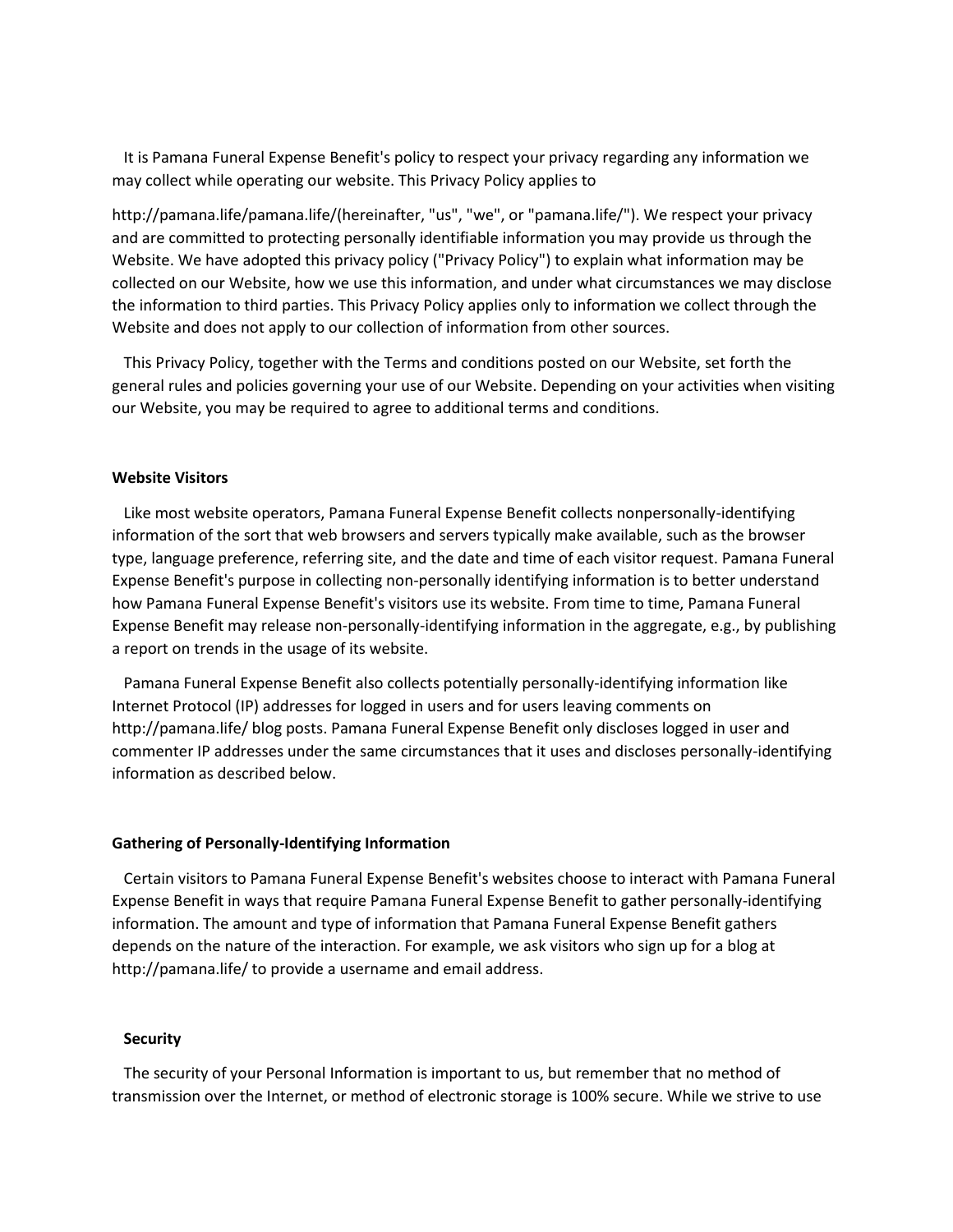commercially acceptable means to protect your Personal Information, we cannot guarantee its absolute security.

### **Links To External Sites**

 Our Service may contain links to external sites that are not operated by us. If you click on a third party link, you will be directed to that third party's site. We strongly advise you to review the Privacy Policy and terms and conditions of every site you visit.

 We have no control over, and assume no responsibility for the content, privacy policies or practices of any third party sites, products or services.

### **Aggregated Statistics**

Pamana Funeral Expense Benefit may collect statistics about the behavior of visitors to its website. Pamana Funeral Expense Benefit may display this information publicly or provide it to others. However, Pamana Funeral Expense Benefit does not disclose your personally-identifying information.

#### **Cookies**

 To enrich and perfect your online experience, Pamana Funeral Expense Benefit uses "Cookies", similar technologies and services provided by others to display personalized content, appropriate advertising and store your preferences on your computer.

 A cookie is a string of information that a website stores on a visitor's computer, and that the visitor's browser provides to the website each time the visitor returns. Pamana Funeral Expense Benefit uses cookies to help Pamana Funeral Expense Benefit identify and track visitors, their usage of http://pamana.life/, and their website access preferences. Pamana Funeral Expense Benefit visitors who do not wish to have cookies placed on their computers should set their browsers to refuse cookies before using Pamana Funeral Expense Benefit's websites, with the drawback that certain features of Pamana Funeral Expense Benefit's websites may not function properly without the aid of cookies.

 By continuing to navigate our website without changing your cookie settings, you hereby acknowledge and agree to Pamana Funeral Expense Benefit's use of cookies.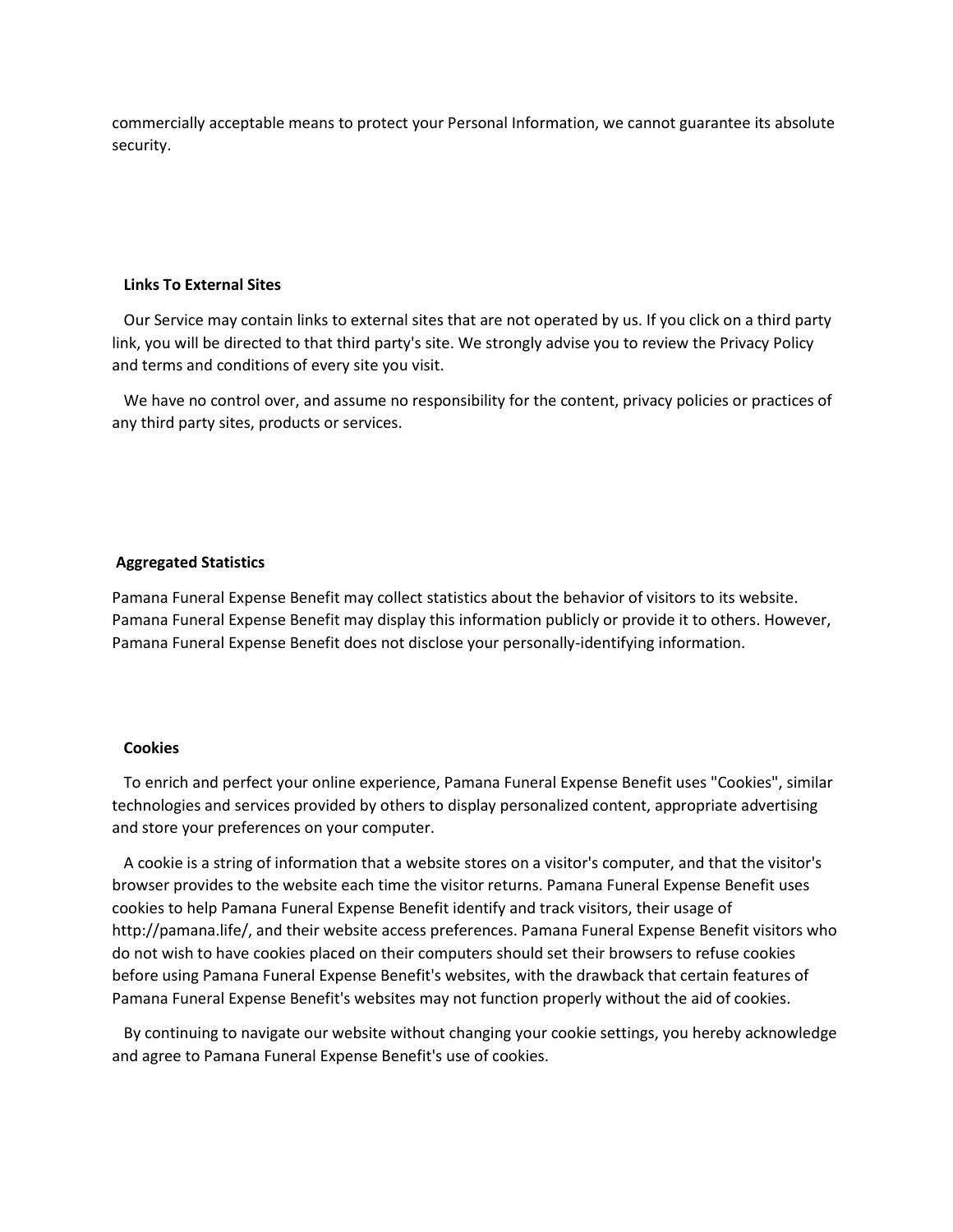#### **E-commerce**

 Those who engage in transactions with Pamana Funeral Expense Benefit – by purchasing Pamana Funeral Expense Benefit's services or products, are asked to provide additional information, including as necessary the personal and financial information required to process those transactions. In each case, Pamana Funeral Expense Benefit collects such information only insofar as is necessary or appropriate to fulfill the purpose of the visitor's interaction with Pamana Funeral Expense Benefit. Pamana Funeral Expense Benefit does not disclose personally-identifying information other than as described below. And visitors can always refuse to supply personally-identifying information, with the caveat that it may prevent them from engaging in certain website-related activities.

### **Privacy Policy Changes**

 Although most changes are likely to be minor, Pamana Funeral Expense Benefit may change its Privacy Policy from time to time, and in Pamana Funeral Expense Benefit's sole discretion. Pamana Funeral Expense Benefit encourages visitors to frequently check this page for any changes to its Privacy Policy. Your continued use of this site after any change in this Privacy Policy will constitute your acceptance of such change.

### **Credit & Contact Information**

This privacy policy was created at https://termsandconditionstemplate.com/privacy.

If you have any questions about this Privacy Policy, please contact us via mailto:info@pamana.life

#### **Welcome to our Privacy Policy**

Your privacy is critically important to us. Pamana Funeral Expense Benefit is located at: 330 Bullard Ave. California, USA (855) 547-2626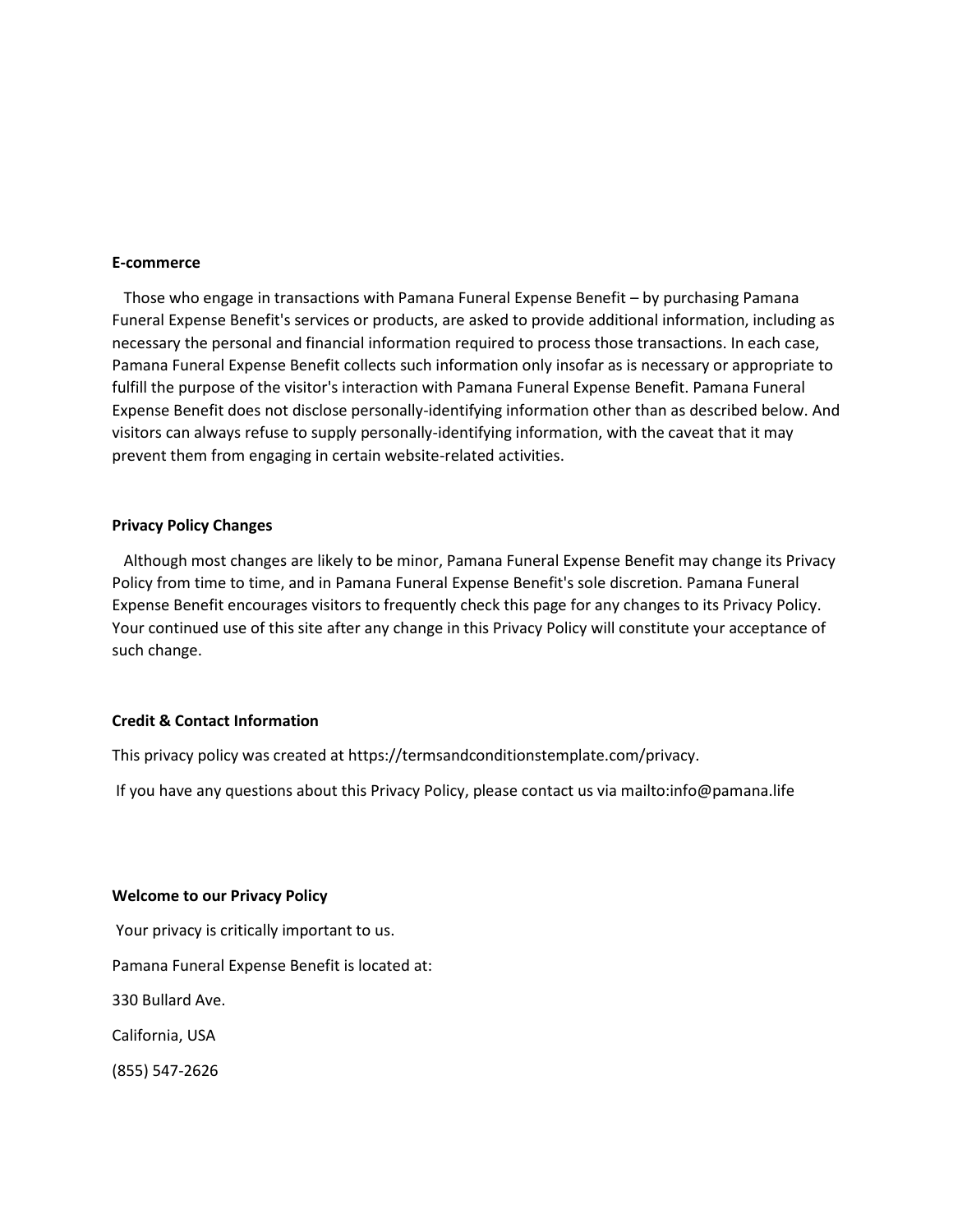It is Pamana Funeral Expense Benefit's policy to respect your privacy regarding any information we may collect while operating our website. This Privacy Policy applies to pamana.life/ (hereinafter, "us", "we", or "pamana.life/"). We respect your privacy and are committed to protecting personally identifiable information you may provide us through the Website. We have adopted this privacy policy ("Privacy Policy") to explain what information may be collected on our Website, how we use this information, and under what circumstances we may disclose the information to third parties. This Privacy Policy applies only to information we collect through the Website and does not apply to our collection of information from other sources.

This Privacy Policy, together with the Terms and conditions posted on our Website, set forth the general rules and policies governing your use of our Website. Depending on your activities when visiting our Website, you may be required to agree to additional terms and conditions.

## **Website Visitors**

Like most website operators, Pamana Funeral Expense Benefit collects non-personally-identifying information of the sort that web browsers and servers typically make available, such as the browser type, language preference, referring site, and the date and time of each visitor request. Pamana Funeral Expense Benefit's purpose in collecting non-personally identifying information is to better understand how Pamana Funeral Expense Benefit's visitors use its website. From time to time, Pamana Funeral Expense Benefit may release non-personally-identifying information in the aggregate, e.g., by publishing a report on trends in the usage of its website.

Pamana Funeral Expense Benefit also collects potentially personally-identifying information like Internet Protocol (IP) addresses for logged in users and for users leaving comments on http://pamana.life/ blog posts. Pamana Funeral Expense Benefit only discloses logged in user and commenter IP addresses under the same circumstances that it uses and discloses personally-identifying information as described below.

## **Gathering of Personally-Identifying Information**

Certain visitors to Pamana Funeral Expense Benefit's websites choose to interact with Pamana Funeral Expense Benefit in ways that require Pamana Funeral Expense Benefit to gather personally-identifying information. The amount and type of information that Pamana Funeral Expense Benefit gathers depends on the nature of the interaction. For example, we ask visitors who sign up for a blog at http://pamana.life/ to provide a username and email address.

## **Security**

The security of your Personal Information is important to us, but remember that no method of transmission over the Internet, or method of electronic storage is 100% secure. While we strive to use commercially acceptable means to protect your Personal Information, we cannot guarantee its absolute security.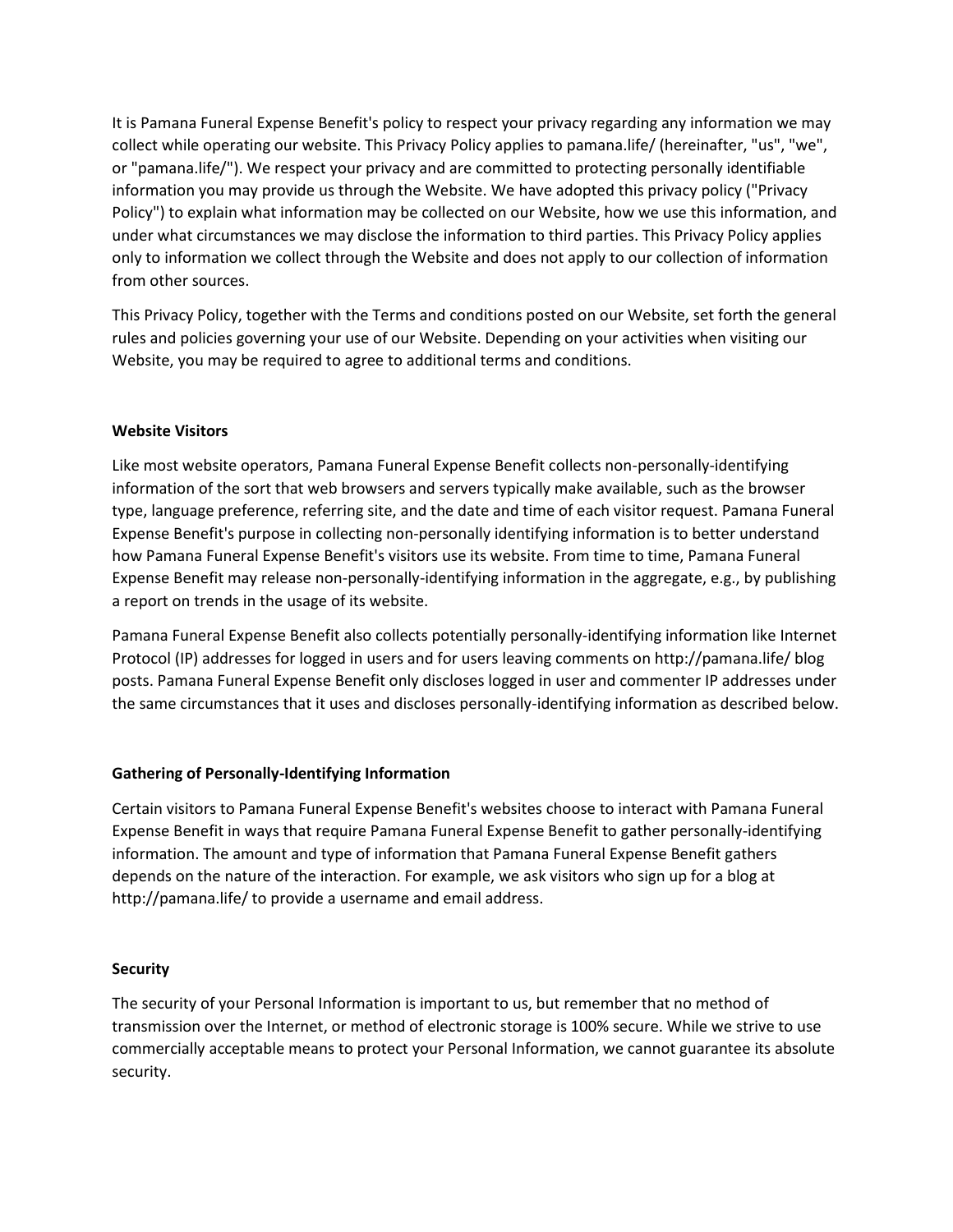## **Links To External Sites**

Our Service may contain links to external sites that are not operated by us. If you click on a third party link, you will be directed to that third party's site. We strongly advise you to review the Privacy Policy and terms and conditions of every site you visit.

We have no control over, and assume no responsibility for the content, privacy policies or practices of any third party sites, products or services.

## **Aggregated Statistics**

Pamana Funeral Expense Benefit may collect statistics about the behavior of visitors to its website. Pamana Funeral Expense Benefit may display this information publicly or provide it to others. However, Pamana Funeral Expense Benefit does not disclose your personally-identifying information.

### **Cookies**

To enrich and perfect your online experience, Pamana Funeral Expense Benefit uses "Cookies", similar technologies and services provided by others to display personalized content, appropriate advertising and store your preferences on your computer.

A cookie is a string of information that a website stores on a visitor's computer, and that the visitor's browser provides to the website each time the visitor returns. Pamana Funeral Expense Benefit uses cookies to help Pamana Funeral Expense Benefit identify and track visitors, their usage of http://pamana.life/, and their website access preferences. Pamana Funeral Expense Benefit visitors who do not wish to have cookies placed on their computers should set their browsers to refuse cookies before using Pamana Funeral Expense Benefit's websites, with the drawback that certain features of Pamana Funeral Expense Benefit's websites may not function properly without the aid of cookies.

By continuing to navigate our website without changing your cookie settings, you hereby acknowledge and agree to Pamana Funeral Expense Benefit's use of cookies.